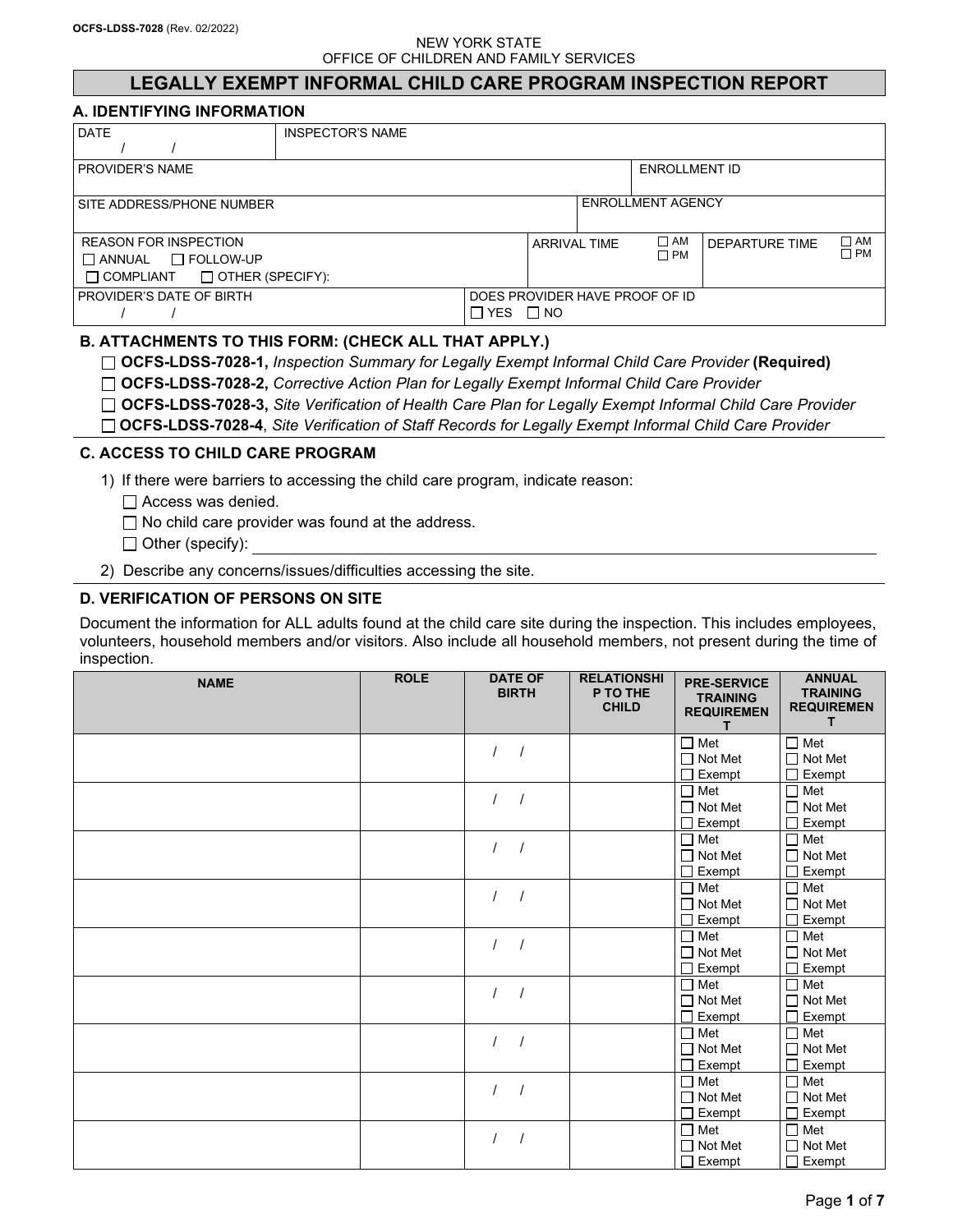# **LEGALLY EXEMPT INFORMAL CHILD CARE PROGRAM INSPECTION REPORT**

| <b>NAME OF CHILD</b> | <b>PRESENT</b><br><b>OR</b><br><b>ABSENT?</b><br>$(P \tOR A)$ | <b>DATE OF</b><br><b>BIRTH</b> | <b>AGE</b> | <b>TIME</b><br><b>DROPPED</b><br><b>OFF</b> | <b>TIME TO BE</b><br><b>PICKED UP</b> | <b>RECEIVES</b><br><b>SUBSIDY?</b><br>(Y OR N) | <b>REPORTED ON</b><br><b>THE</b><br><b>ENROLLMENT</b><br>FORM? |
|----------------------|---------------------------------------------------------------|--------------------------------|------------|---------------------------------------------|---------------------------------------|------------------------------------------------|----------------------------------------------------------------|
|                      | □ P □ A                                                       |                                |            |                                             |                                       | $\Box$ $Y$ $\Box$ $N$                          | $\Box$ $Y$ $\Box$ $N$                                          |
|                      | □P □ A                                                        |                                |            |                                             |                                       | $\Box$ $Y$ $\Box$ $N$                          | $\Box$ $Y$ $\Box$ $N$                                          |
|                      | $\square$ $\vdash$ $\square$ $\land$                          |                                |            |                                             |                                       | $\Box$ $Y$ $\Box$ $N$                          | $\Box$ $Y$ $\Box$ $N$                                          |
|                      | $\square$ P $\square$ A                                       |                                |            |                                             |                                       | $\Box$ $Y$ $\Box$ $N$                          | $\Box$ $Y$ $\Box$ $N$                                          |
|                      | □P □ A                                                        | $\sqrt{ }$                     |            |                                             |                                       | $\Box$ $Y$ $\Box$ $N$                          | $\Box$ $\Upsilon$ $\Box$ $N$                                   |
|                      | $\Box$ P $\Box$ A                                             |                                |            |                                             |                                       | $\Box$ $Y$ $\Box$ $N$                          | $\Box$ $Y$ $\Box$ $N$                                          |
|                      | □ P □ A                                                       |                                |            |                                             |                                       | $\Box$ $Y$ $\Box$ $N$                          | $\Box$ $Y$ $\Box$ $N$                                          |
|                      | □ P □ A                                                       | $\sqrt{ }$                     |            |                                             |                                       | $\Box$ $Y$ $\Box$ $N$                          | $\Box$ $Y$ $\Box$ $N$                                          |
|                      | □ P □ A                                                       |                                |            |                                             |                                       | $\Box$ $Y$ $\Box$ $N$                          | $\Box$ $Y$ $\Box$ $N$                                          |
|                      | $\square$ $\mathsf{P}\ \square$ $\mathsf{A}$                  |                                |            |                                             |                                       | $\Box$ $Y$ $\Box$ $N$                          | $\Box$ $Y$ $\Box$ $N$                                          |

# **F. REVIEW OF LEGALLY EXEMPT STATUS 18 NYCRR 415.1(h)**

Does the program satisfy the requirements described in **18 NYCRR 415.1(h) (1)** through **(2)** for the program subtype? Consider all requirements, for example: location of child care site, provider's relationship to children in care, capacity, etc.

 $\Box$  Yes  $\Box$  No

Does the information gathered during the inspection agree with the information reported on the enrollment form?

 $\Box$  Yes  $\Box$  No (If No, please describe)

# **G. ATTENDANCE 18 NYCRR 415.12(a)(2)**

An eligible provider must maintain daily attendance records. Such records must be kept current and accurate, be completed when a child arrives and departs, and include:

- $\checkmark$  The date of attendance.
- $\checkmark$  Arrival and departure times.
- $\checkmark$  Notation of full-day absences.

|                                                                                                              | YES | <b>No</b> |
|--------------------------------------------------------------------------------------------------------------|-----|-----------|
| a) Are the attendance records maintained daily?                                                              |     |           |
| b) Are the attendance records current (up to date)?                                                          |     |           |
| c) Do the records track attendance for each child?                                                           |     |           |
| d) Do the attendance records show the date of attendance, and time of arrival and departure<br>for each day? |     |           |
| e) Are full-day absences noted?                                                                              |     |           |

#### **H. IMMUNIZATION RECORDS 18 NYCRR 415.13(b)(8)(ii)**

With the exception of children enrolled in kindergarten or a higher grade in a public or private school, child care shall not be provided to any child unless the provider has been furnished with a statement signed by a physician or other authorized individual who specifies that the child has received age-appropriate immunizations in accordance with the requirements of New York Public Health Law. A provider may provide child care to any child not yet immunized provided the child's immunizations are in process and the caretaker gives the program specific appointment dates for required immunizations in accordance with the requirements of New York Public Health Law. Any child who is missing one or more of the required immunizations may be provided care if a physician, licensed to practice medicine in New York State furnishes the program with a signed, completed medical exemption form issued by the New York State Department of Health or New York City Department of Education. The medical exemption must be reissued annually.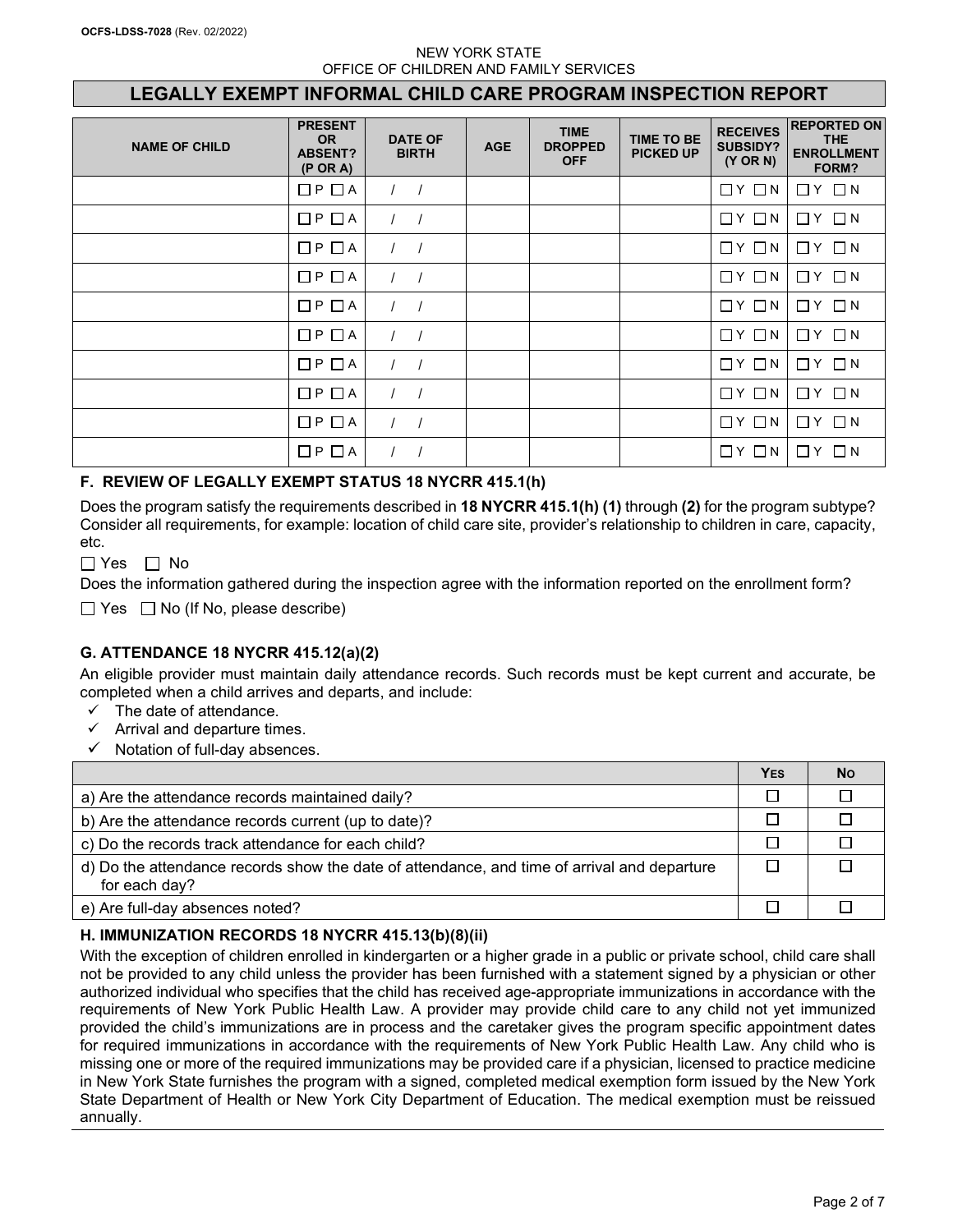# **LEGALLY EXEMPT INFORMAL CHILD CARE PROGRAM INSPECTION REPORT**

| <b>CHILD'S NAME</b> | <b>DATE OF</b><br><b>BIRTH</b> | <b>DOCUMENTATION</b><br><b>ON FILE</b> | SATISFACTORY?         | <b>CHILD CARE</b><br><b>START DATE</b> | <b>NOTES</b> |
|---------------------|--------------------------------|----------------------------------------|-----------------------|----------------------------------------|--------------|
|                     |                                | $\Box$ $Y$ $\Box$ $N$                  | $\Box$ $Y$ $\Box$ $N$ |                                        |              |
|                     |                                | $\Box$ $Y$ $\Box$ $N$                  | $\Box$ $Y$ $\Box$ $N$ |                                        |              |
|                     |                                | $\Box$ $Y$ $\Box$ $N$                  | $\Box$ $Y$ $\Box$ $N$ |                                        |              |
|                     |                                | $\Box$ $Y$ $\Box$ $N$                  | $\Box$ $Y$ $\Box$ $N$ |                                        |              |
|                     |                                | $\Box$ $Y$ $\Box$ $N$                  | $Y \Box N$<br>П       |                                        |              |
|                     |                                | $\Box$ $Y$ $\Box$ $N$                  | $\Box$ $Y$ $\Box$ $N$ |                                        |              |
|                     |                                | $\Box$ $Y$ $\Box$ $N$                  | Y □ N<br>П            |                                        |              |
|                     |                                | $\Box$ N<br>ПY                         | $\Box N$<br>П<br>Υ    |                                        |              |

### **I. SITE VERIFICATION OF HEALTH CARE PLAN FOR LEGALLY EXEMPT INFORMAL CHILD CARE PROVIDER 18 NYCRR 415.13(C)(2)**

Does the program have a health care plan?

Yes. Complete and attach the **OCFS-7028-3***, Site Verification of Health Care Plan for Legally Exempt Informal Child Care Provider*.

 $\Box$  No

### **J. SITE VERIFICATION OF LEGALLY EXEMPT INFORMAL CHILD CARE PROVIDER STAFF RECORD REQUIREMENTS**

Use the **OCFS-LDSS-7028-4***, Site Verification of Staff Records for Legally Exempt Informal Child Care Provider,* to document the program's compliance with staff record requirements.

| <b>HEALTH AND SAFETY REQUIREMENTS</b> |                                                                                                                                                                                                                       |                   |  |  |
|---------------------------------------|-----------------------------------------------------------------------------------------------------------------------------------------------------------------------------------------------------------------------|-------------------|--|--|
| <b>REGULATION</b>                     | <b>REQUIREMENT</b>                                                                                                                                                                                                    | <b>VIOLATION?</b> |  |  |
| 415.13(b)(2)(i)                       | There must be two separate and remote ways to escape in an emergency.                                                                                                                                                 |                   |  |  |
| 415.13(b)(2)(ii)                      | Rooms for children must be well-lit and well-ventilated. Heat, ventilating and<br>lighting equipment must be adequate for the protection of the health of the<br>children.                                            |                   |  |  |
| 415.13(b)(2)(iii)                     | Adequate and safe water supply and sewage facilities must be provided and<br>comply with State and local laws. Hot and cold running water must be<br>available and accessible at all times.                           |                   |  |  |
| 415.13(b)(2)(iv)                      | Paint and plaster must be in good repair and there must be no danger of<br>children putting paint or plaster chips in their mouths or of getting it into their<br>food.                                               |                   |  |  |
| 415.13(b)(2)(v)                       | Stairs, railings, porches, decks and balconies must be in good repair.                                                                                                                                                |                   |  |  |
| 415.13(b)(2)(vi)                      | Buildings, systems, and equipment must be kept in good repair and operate<br>as designed.                                                                                                                             |                   |  |  |
| 415.13(b)(3)(i)                       | Evacuation drills must be conducted at least monthly with the children during<br>the hours that the children are in care. The provider must maintain a written<br>record of the evacuation drills on-site.            |                   |  |  |
| 415.13(b)(3)(ii)                      | There must be a minimum of one operating smoke detector on each floor of<br>the home and a minimum of one operating carbon monoxide detector. Such<br>detectors must be checked regularly to verify proper operation. |                   |  |  |
| 415.13(b)(4)(i)                       | Children must never be left unsupervised or in the care of persons who are<br>not authorized to supervise the children.                                                                                               |                   |  |  |
| 415.13(b)(4)(ii)                      | The enrolled provider is the sole person authorized to supervise the children.                                                                                                                                        |                   |  |  |

# **K. ENROLLMENT HEALTH AND SAFETY REQUIREMENTS**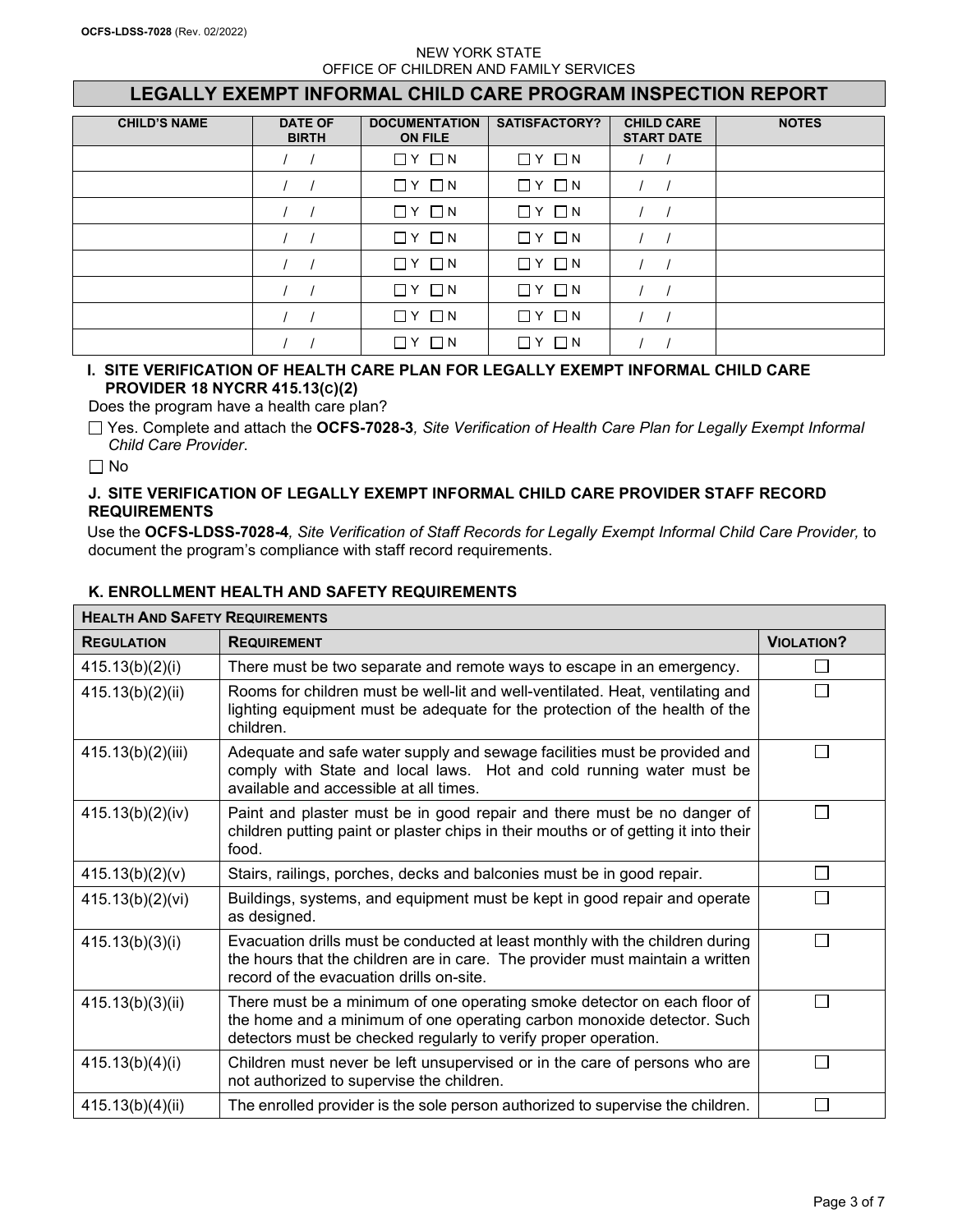# **LEGALLY EXEMPT INFORMAL CHILD CARE PROGRAM INSPECTION REPORT**

| 415.13(b)(4)(iv)   | Electronic monitoring devices may not be used as a substitute for supervision<br>of children who are awake.                                                                                                                                                                                                                                                                                                                                                                                               |                |
|--------------------|-----------------------------------------------------------------------------------------------------------------------------------------------------------------------------------------------------------------------------------------------------------------------------------------------------------------------------------------------------------------------------------------------------------------------------------------------------------------------------------------------------------|----------------|
| 415.13(b)(4)(v)    | Electronic monitoring devices may be used to transmit images of children in<br>common rooms, hallways and play areas only.                                                                                                                                                                                                                                                                                                                                                                                | $\Box$         |
| 415.13(b)(4)(vi)   | Bathrooms and changing areas must remain private and free of electronic<br>monitoring devices.                                                                                                                                                                                                                                                                                                                                                                                                            | $\perp$        |
| 415.13(b)(4)(vii)  | The child's caretaker and each employee and volunteer of the provider must<br>be notified if electronic monitoring devices are used.                                                                                                                                                                                                                                                                                                                                                                      | $\mathbf{1}$   |
| 415.13(b)(4)(viii) | Sleeping and napping arrangements must be made in writing between the<br>parent and the program. Such arrangements shall include where the child<br>will nap or sleep; whether the child will nap or sleep on a cot, mat, bed or a<br>crib; and how the child will be supervised, including whether electronic<br>monitors can be used, and how often the provider is required to check on the<br>child.                                                                                                  | П              |
| 415.13(b)(5)(i)    | Suitable precautions must be taken to eliminate any conditions in areas<br>accessible to children that pose a safety hazard.                                                                                                                                                                                                                                                                                                                                                                              | $\perp$        |
| 415.13(b)(5)(ii)   | All potentially hazardous materials, which include but are not limited to,<br>matches, lighters, medicine, drugs, alcohol, cleaning materials, detergents,<br>aerosol cans and other poisonous or toxic materials must be inaccessible to<br>children and stored in their original containers, and used in a way that they<br>will not contaminate play surfaces, food or food preparation areas, or<br>constitute a hazard to children.                                                                  | П              |
| 415.13(b)(5)(iii)  | Barriers must be used to restrict children from unsafe areas. Such areas<br>include, but are not limited to, swimming pools, bodies of water, open<br>drainage ditches, wells, holes, wood and coal burning stoves, fireplaces and<br>permanently installed gas space heaters.                                                                                                                                                                                                                            | $\blacksquare$ |
| 415.13(b)(5)(iv)   | Where child care is provided on floors above the first floor, windows on floors<br>above the first floor must be protected by barriers or locking devices to<br>prevent children from falling out.                                                                                                                                                                                                                                                                                                        | $\blacksquare$ |
| 415.13(b)(5)(v)    | Protective caps, covers or permanently installed obstructive devices must be<br>used on all electrical outlets that are accessible to young children.                                                                                                                                                                                                                                                                                                                                                     |                |
| 415.13(b)(5)(vi)   | Firearms and ammunition must be securely stored and inaccessible to<br>children while care is being provided.                                                                                                                                                                                                                                                                                                                                                                                             | $\Box$         |
| 415.13(b)(5)(vii)  | There must be either a working telephone or immediate access to one.<br>Emergency telephone numbers for the fire department, local or State police<br>or sheriff's department, poison control center and ambulance must be posted<br>conspicuously or readily accessible.                                                                                                                                                                                                                                 | □              |
| 415.13(b)(5)(viii) | The use of, or being under the influence of, alcohol or drugs is prohibited<br>while children are in care. Children must not be exposed to persons using<br>drugs or alcohol while in care. The use of, or being under the influence of, a<br>controlled substance is prohibited while children are in care unless the<br>controlled substance is prescribed by a health care provider, is being taken<br>as directed and does not interfere with the person's ability to provide child<br>care services. | $\Box$         |
| 415.13(b)(5)(ix)   | Smoking and vaping are prohibited in indoor areas while children are in care<br>or in vehicles while children are being transported. Children must not be<br>exposed to smoke or vapors from vaping in outdoor areas.                                                                                                                                                                                                                                                                                     | l. I           |
| 415.13(b)(5)(x)    | The child care site must be free of vermin.                                                                                                                                                                                                                                                                                                                                                                                                                                                               | $\mathcal{L}$  |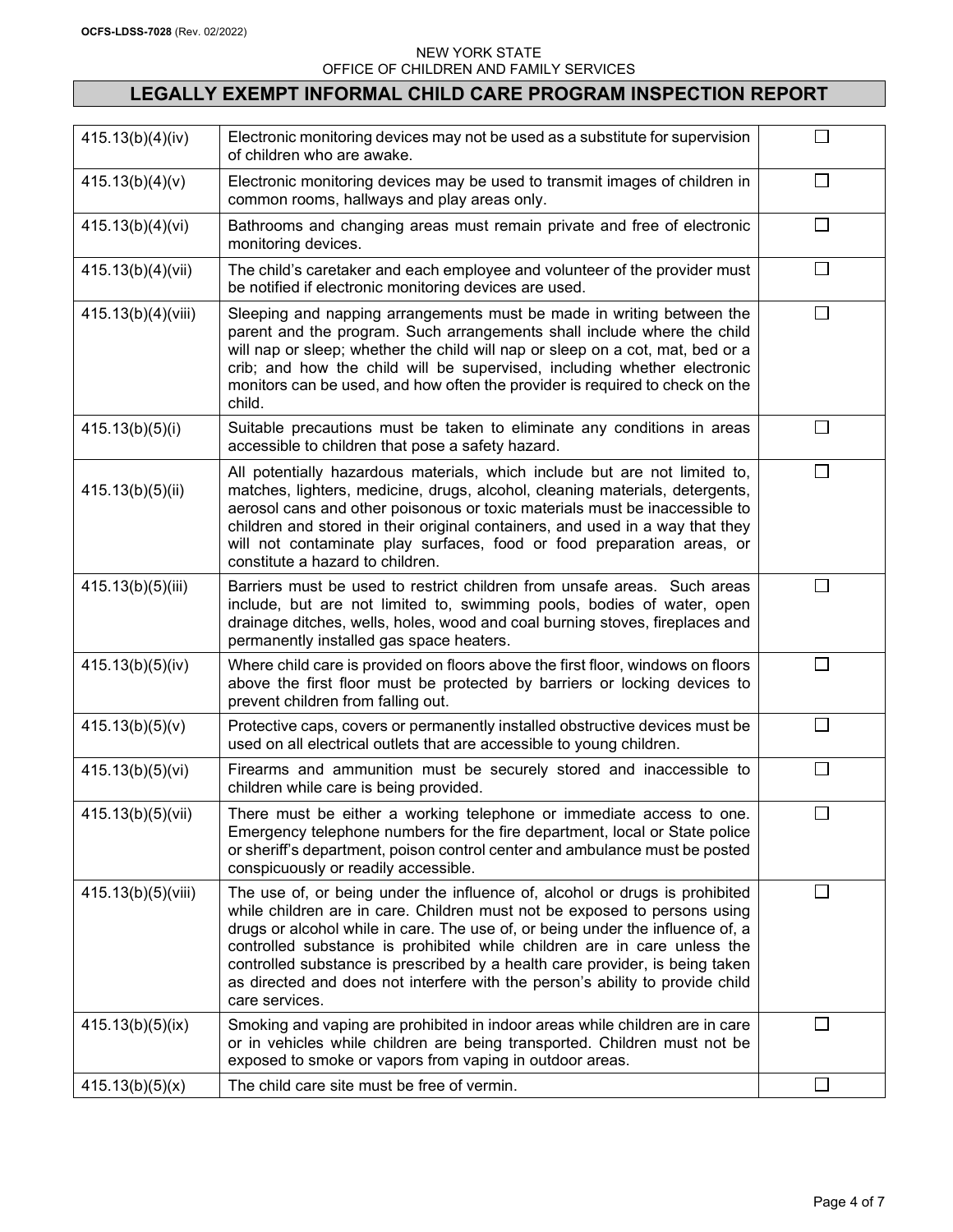# **LEGALLY EXEMPT INFORMAL CHILD CARE PROGRAM INSPECTION REPORT**

| 415.13(b)(5)(xi)   | Exposure or access to any materials that are developmentally inappropriate<br>for the age of children in care is prohibited. Such materials include but are<br>not limited to, sexually and illicitly graphic materials, drug paraphernalia, and<br>other printed or digital materials or content.                                                                                                                                                                                                                                                                                                                                                                                                                                       | $\mathbf{I}$ |
|--------------------|------------------------------------------------------------------------------------------------------------------------------------------------------------------------------------------------------------------------------------------------------------------------------------------------------------------------------------------------------------------------------------------------------------------------------------------------------------------------------------------------------------------------------------------------------------------------------------------------------------------------------------------------------------------------------------------------------------------------------------------|--------------|
| 415.13(b)(5)(xii)  | Sleeping arrangements for infants through 12 months old require that the<br>infant be placed flat on his or her back to sleep, unless medical information<br>from the child's health care provider is presented by the caretaker that shows<br>that arrangement is inappropriate for that child.                                                                                                                                                                                                                                                                                                                                                                                                                                         | $\perp$      |
| 415.13(b)(5)(xiii) | Cribs, bassinets and other sleeping areas for infants through 12 months of<br>age must include an appropriately sized fitted sheet, and must not have<br>bumper pads, toys, stuffed animals, blankets, pillows, wedges or infant<br>positioners. Wedges or infant positioners will be permitted with medical<br>documentation from the child's health care provider.                                                                                                                                                                                                                                                                                                                                                                     | П            |
| 415.13(b)(5)(xiv)  | Providers and staff must take steps to prevent a child's exposure to the foods<br>to which the child is allergic.                                                                                                                                                                                                                                                                                                                                                                                                                                                                                                                                                                                                                        | $\Box$       |
| 415.13(b)(6)(i)    | A child must never be left unattended in any motor vehicle or other form of<br>transportation.                                                                                                                                                                                                                                                                                                                                                                                                                                                                                                                                                                                                                                           | $\Box$       |
| 415.13(b)(6)(ii)   | Each child must board or leave a vehicle from the curb side of the street.                                                                                                                                                                                                                                                                                                                                                                                                                                                                                                                                                                                                                                                               | П            |
| 415.13(b)(6)(iii)  | All children must be secured in child safety seats properly installed per<br>manufacturer's recommendations, or with safety bels, appropriate for the age<br>of the child in accordance with the requirements of the New York State<br>Vehicle and Traffic Law.                                                                                                                                                                                                                                                                                                                                                                                                                                                                          | $\Box$       |
| 415.13(b)(6)(iv)   | Drivers transporting children must be 18 years old or older and hold a current<br>valid license to drive the class of vehicle they are operating.                                                                                                                                                                                                                                                                                                                                                                                                                                                                                                                                                                                        | П            |
| 415.13(b)(6)(v)    | Any motor vehicle, other than a public form of transportation, used to<br>transport children must have a valid registration and inspection sticker.                                                                                                                                                                                                                                                                                                                                                                                                                                                                                                                                                                                      | П            |
| 415.13(b)(6)(vi)   | Children in care may not be transported in a vehicle built to hold more than<br>10 passengers, including the driver, unless the vehicle: meets the National<br>Highway Traffic Safety Administration definition of a school bus or a<br>multifunction school activity bus; complies with the National Highway Traffic<br>Safety Administration Federal Motor Vehicle Safety Standards applicable to<br>a school bus or multifunction school activity bus; and is inspected per New<br>York State Department of Transportation rules and regulations.                                                                                                                                                                                     | $\perp$      |
| 415.13(b)(7)(i)    | Safe, suitable care to children that is supportive to the children's physical,<br>intellectual, emotional and social well-being must be provided.                                                                                                                                                                                                                                                                                                                                                                                                                                                                                                                                                                                        | $\Box$       |
| 415.13(b)(7)(ii)   | Acceptable techniques and approaches must be used to discipline and to<br>manage children's behavior.<br>The use of corporal punishment is prohibited. The term corporal<br>$\bullet$<br>punishment means punishment inflicted directly on the body<br>including but not limited to, physical restraint, spanking, biting,<br>shaking, slapping, twisting or squeezing; demanding excessive<br>physical exercise, prolonged lack of movement or motion, or<br>strenuous or bizarre postures; and compelling a child to eat or have<br>in the child's mouth soap, hot spices, irritants or the like.<br>Methods of discipline, interaction or toilet training that frighten,<br>$\bullet$<br>demean or humiliate children are prohibited. | $\Box$       |
| 415.13(b)(8)(i)(a) | An informal child care provider, employees and volunteers must be physically<br>fit to provide child care and free of any psychiatric and emotional disorder<br>that would preclude such person from providing care.                                                                                                                                                                                                                                                                                                                                                                                                                                                                                                                     | $\Box$       |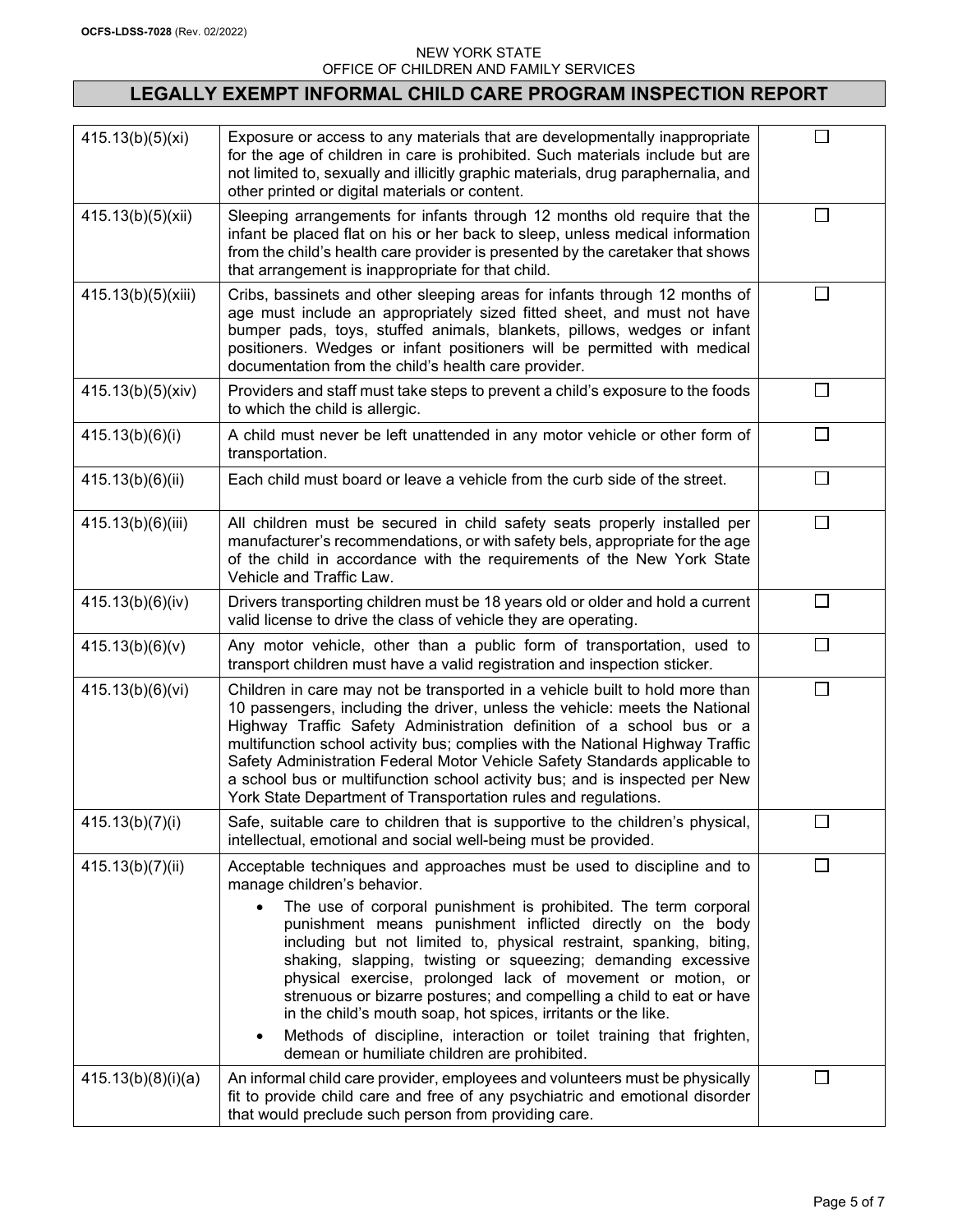|                    | LEGALLY EXEMPT INFORMAL CHILD CARE PROGRAM INSPECTION REPORT                                                                                                                                                                                                                                                                                                                                                                                                                                                                                                                                                                                                                                                                                                                                                                                                                                                                                                                                                                                                                                                         |          |
|--------------------|----------------------------------------------------------------------------------------------------------------------------------------------------------------------------------------------------------------------------------------------------------------------------------------------------------------------------------------------------------------------------------------------------------------------------------------------------------------------------------------------------------------------------------------------------------------------------------------------------------------------------------------------------------------------------------------------------------------------------------------------------------------------------------------------------------------------------------------------------------------------------------------------------------------------------------------------------------------------------------------------------------------------------------------------------------------------------------------------------------------------|----------|
| 415.13(b)(8)(i)(b) | An informal child care provider, employees and volunteers, and each family<br>child care household member must be free of any communicable disease<br>unless the applicable person's healthcare provider has indicated that the<br>presence of a communicable disease does not pose a risk to the health and<br>safety of the children in care.                                                                                                                                                                                                                                                                                                                                                                                                                                                                                                                                                                                                                                                                                                                                                                      |          |
| 415.13(b)(8)(i)(c) | For an informal child care provider and employees or volunteers of the<br>informal child care provider, a medical statement may be requested by the<br>enrollment agency when an event or condition reasonably calls into question<br>the ability of such person to provide safe and/or suitable child care and/or if<br>there is reasonable cause to suspect the information provided is inaccurate.                                                                                                                                                                                                                                                                                                                                                                                                                                                                                                                                                                                                                                                                                                                |          |
| 415.13(b)(8)(ii)   | With the exception of children enrolled in kindergarten or a higher grade in a<br>public or private school, child care shall not be provided to any child unless<br>the provider has been furnished with a statement signed by a physician or<br>other authorized individual who specifies that the child has received age-<br>appropriate immunizations in accordance with the requirements of New York<br>Public Health Law. A provider may provide child care to any child not yet<br>immunized provided the child's immunizations are in process and the<br>caretaker gives the program specific appointment dates for required<br>immunizations in accordance with the requirements of New York Public<br>Health Law. Any child who is missing one or more of the required<br>immunizations may be provided care if a physician, licensed to practice<br>medicine in New York State furnishes the program with a signed, completed<br>medical exemption form issued by the New York State Department of Health<br>or New York City Department of Education. The medical exemption must be<br>reissued annually. |          |
| 415.13(b)(8)(iii)  | A portable first aid kit must be accessible for emergency treatment. The first<br>aid kit must be stocked to treat a broad range of injuries and situations and<br>restocked as necessary. The first aid kit and any other first aid supplies must<br>be kept in a clean container or cabinet not accessible to children.                                                                                                                                                                                                                                                                                                                                                                                                                                                                                                                                                                                                                                                                                                                                                                                            | П        |
| 415.13(b)(8)(iv)   | Safety precautions relating to blood and other bodily fluids must be observed.                                                                                                                                                                                                                                                                                                                                                                                                                                                                                                                                                                                                                                                                                                                                                                                                                                                                                                                                                                                                                                       | $\Box$   |
| 415.13(b)(8)(v)    | All legally exempt providers must have procedures in place to reduce the risk<br>of infection.                                                                                                                                                                                                                                                                                                                                                                                                                                                                                                                                                                                                                                                                                                                                                                                                                                                                                                                                                                                                                       |          |
| 415.13(b)(9)(i)    | Each child must receive meals and snacks in accordance with the plan<br>developed jointly by the child care provider and the child's caretaker.                                                                                                                                                                                                                                                                                                                                                                                                                                                                                                                                                                                                                                                                                                                                                                                                                                                                                                                                                                      | П        |
| 415.13(b)(9)(ii)   | Perishable food, milk and formula must be refrigerated.                                                                                                                                                                                                                                                                                                                                                                                                                                                                                                                                                                                                                                                                                                                                                                                                                                                                                                                                                                                                                                                              | m.       |
| 415.13(b)(9)(iii)  | Heating infant formula, breast milk and other food items for infants in a<br>microwave oven is prohibited.                                                                                                                                                                                                                                                                                                                                                                                                                                                                                                                                                                                                                                                                                                                                                                                                                                                                                                                                                                                                           |          |
| 415.13(b)(10)(i)   | The child care provider must permit a child's caretaker to have: unlimited and<br>on demand access to such child; the right to inspect, on demand and at any<br>time during the hours of operation of the home, all parts of such home used<br>for child care or which could present a hazard to the health or safety of a<br>child; unlimited and on demand access to the provider(s) caring for such child<br>whenever such child is in care and during normal hours of operation; and<br>unlimited and on demand access to written records concerning such child,<br>except where such access to such records is otherwise restricted by law.                                                                                                                                                                                                                                                                                                                                                                                                                                                                     | $\perp$  |
| 415.13(b)(10)(ii)  | The indoor and outdoor areas of the home where children are in care must<br>not be used for any other business or social purpose when the children are<br>present, such that attention is diverted from the care of the children.                                                                                                                                                                                                                                                                                                                                                                                                                                                                                                                                                                                                                                                                                                                                                                                                                                                                                    | $\sim 1$ |
| 415.13(b)(10)(iii) | Informal child care providers, employees and volunteers must be of good<br>character and habits.                                                                                                                                                                                                                                                                                                                                                                                                                                                                                                                                                                                                                                                                                                                                                                                                                                                                                                                                                                                                                     | $\perp$  |
| 415.13(b)(10)(iv)  | The provider must take precautions to prevent serious injury and death of a<br>child while in care or being transported by the program.                                                                                                                                                                                                                                                                                                                                                                                                                                                                                                                                                                                                                                                                                                                                                                                                                                                                                                                                                                              | $\Box$   |